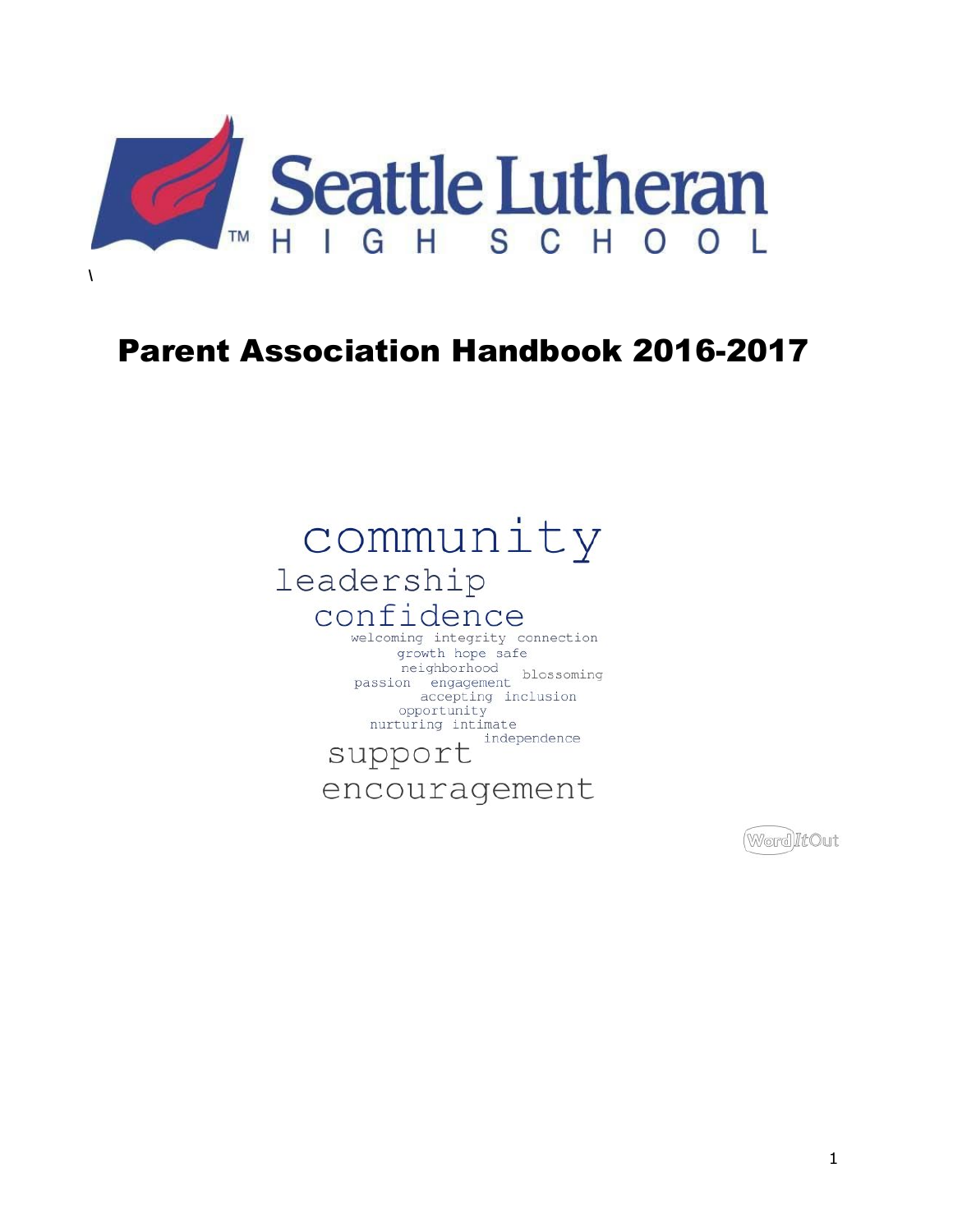

**\**

| Co - President                | Amy Crawford              | a-crawford@comcast.net        |
|-------------------------------|---------------------------|-------------------------------|
| Co - President                | Molly Schuehle            | mollyschuehle@gmail.com       |
| <b>Vice President</b>         | Lisa West                 | west.la@comcast.net           |
| Treasurer                     | Cindy McFeely             | jacinda.mcfeely@airliftnw.org |
| Secretary                     | April Miller              | teachablemoments@msn.com      |
| Senior Class Representative   | Michele Olson             | micheleolson571@gmail.com     |
| Senior Class Representative   | Kelly Hammond             | hammond.k@ghc.org             |
| Junior Class Representative   | Open Position             |                               |
| Junior Class Representative   | Open Position             |                               |
| Sophomore Class               | Kelly Gorman              | ck1gorman@comcast.net         |
| Representative                |                           |                               |
| Sophomore Class               | <b>Maenad Widdershins</b> | maenad@thecws.net             |
| Representative                |                           |                               |
| Sophomore Class               | Katie Gamaunt             | kgamaunt@gmail.com            |
| Representative                |                           |                               |
| Freshman Class Representative | <b>Tammy Shelver</b>      | shelvert@wwdb.org             |
| Freshman Class Representative | <b>Allison Carver</b>     | lars_allie@hotmail.com        |
| <b>Faculty Liaison</b>        | Dave Meyer                | dmeyer@seattlelutheran.org    |
| <b>PA Board Email Address</b> |                           | seattlelutheranpa@gmail.com   |

#### **THE PURPOSE OF SLHS PA**

The Parent Association is comprised of all parents, guardians, and other supporters of Seattle Lutheran High School and St. Christopher's Academy. Its mission is to support the school and to enhance the educational experience of students by enriching the quality of the school community.

The Parent Association carries out this mission by:

Building Community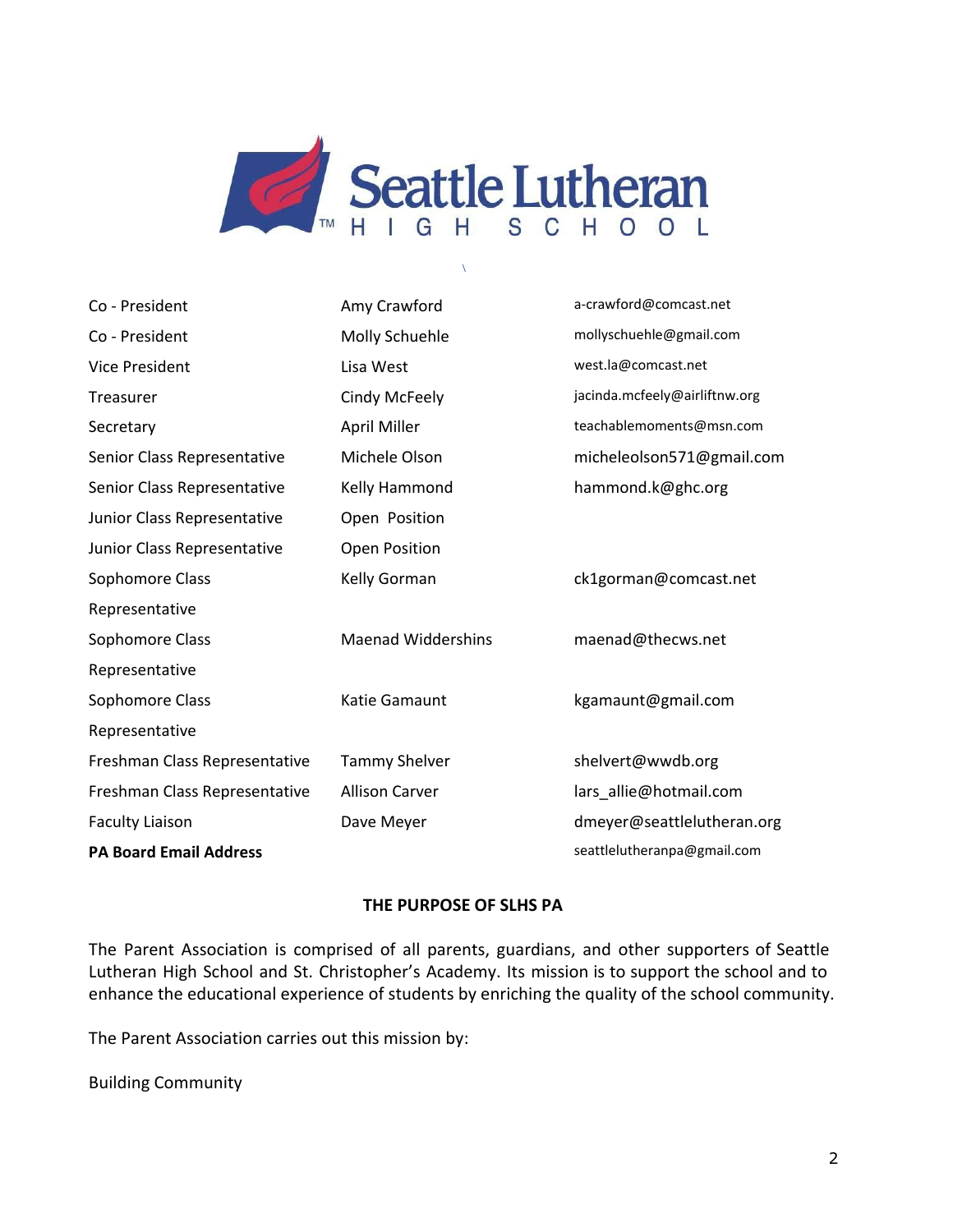- Partnering with the school to provide opportunities and programs that support and strengthen the school community.
- Supporting new families with orientation to the school community.
- Communicating news, events, and needs with our families.
- Partner with SLHS to reach out into our greater community.
- Plan and coordinate volunteers for various school events.
- Coordinate teacher appreciation.

Investing In Our Community

- Partners with the school to fund many of the programs that extend our student's learning.
- Provides grants for teacher professional development ie. workshops, teachers Conference.
- Provides grants for materials to enhance classroom instruction.
- Awards 2 leadership scholarships each year at graduation.
- Provides parenting support resources and education.

### **PA OVERVIEW**

All parents or guardians of SLHS and SCA students are members of the Seattle Lutheran High School Parent Association. There are no membership dues. Grandparents, alumni families, and other members of the SLHS community are welcome to participate in our mission. The PA holds three general assembly meetings during each school year. The purpose of these meetings is for members to:

- Join in fellowship with other parents and teachers.
- Find out about upcoming school activities.
- Learn about the many programs the PA funds in support of the school.
- Learn how to get involved in fundraisers. Be a part of your school, make a difference, and easily fulfill your PIP hours.

The PA has an executive board of officers, who are elected by the PA general assembly. The executive board meets monthly and works with the school administration, faculty and various sub-committees to oversee and direct the activities of the PA.

#### **BE INFORMED**

PA is **YOUR** resource to learn what is going on at SLHS. Your ideas and input are always welcome!

The three yearly PTH general meetings are an excellent way to get updated on school activities, learn about PA, and provide input on school related issues. PA general meetings are open to all families.

Join us at this year's PTH General Assembly Meetings:

- Monday, September 12th at 7 PM in conjunction with Back to School Night
- Monday, February 27<sup>th</sup> at 7 PM in conjunction with Special Guest Speaker
- Monday, May 22<sup>nd</sup> at 7 PM in conjunction with Community Night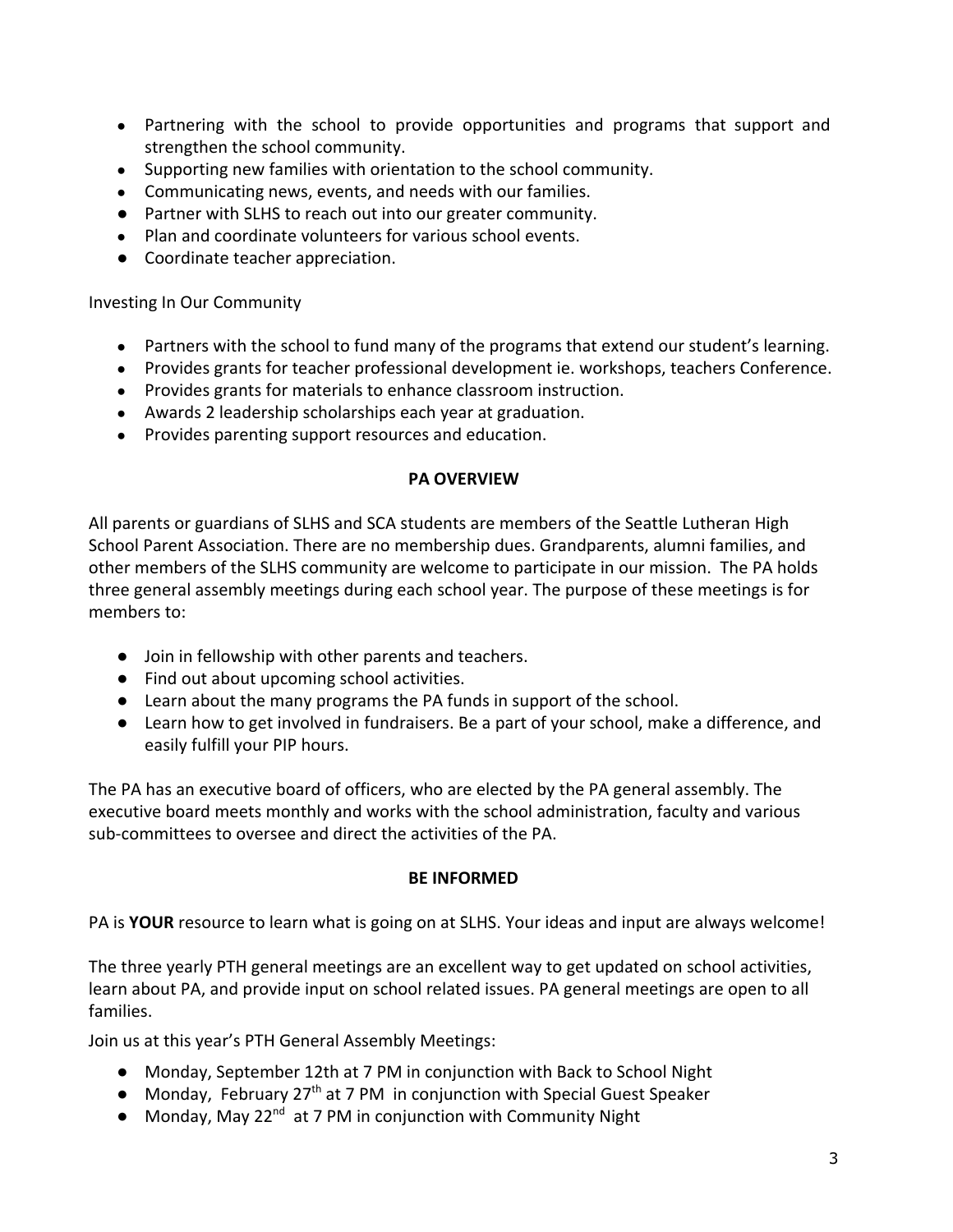Communication reps from each class send out class specific updates following our monthly board meetings. Don't hesitate to contact the PTH board members if you have questions, ideas, suggestions, or feedback.

### **BE INVOLVED**

PTH is for **YOU**! Curious about what is going on at SLHS? Would you like to have stronger bonds with other SLHS families? At the heart of Seattle Lutheran High School's ability to successfully provide a Christ centered and student-focused environment is a high level of cooperation and involvement on the part of parents and guardians. Parent support of and interest in a student's academics, activities, sports and college planning are essential to the SLHS community. There are many ways to get involved: volunteer to join the Parent Association (PA) Board, attend athletic and dramatic events. There are also opportunities for you to get involved by voicing your ideas and opinions, or helping on small projects. Your efforts will be greatly appreciated and benefit the entire school body. Never worry about PIP hours again!

# **PA – REGULARLY SPONSORED FUNDRAISERS**

Our ability to balance the PA budget is based on our success at fundraising. The PA regularly sponsors the following fundraising activities. Your participation in these and other fundraisers is critical to our success in reaching our mission.

#### **SLHS Green's Sale**

Chairs: Lisa West (seeking a co-chair and a Freshman shadow) Date: September-December 10<sup>th</sup>.

We start early getting into the spirit of Christmas! We rely on this very important fundraisers to bring in over half of what we need to fulfill our mission. The greens are beautiful and priced comparable to what you will see in the community. Support our school by purchasing greens from SLHS. Spread the word to friends and family! An order form is distributed at the all parent meeting and is also available at [www.seattlelutheran.org.](http://www.seattlelutheran.org/)

Put on your Christmas cheer and earn PIP hours at the same time! The chair of this fundraiser meets your complete PIP requirement.

# **SLHS Plush Pippin's Pie Sale**

Chairs: Michele Olson and Kirsten Skinner Date: November-December / Ongoing

This is an easy way to support your school by purchasing your pies at SLHS for the holidays. These Pies are delicious and a great value!

# **Spring Fundraiser TBD**

Chairs: TBD Date: Spring TBD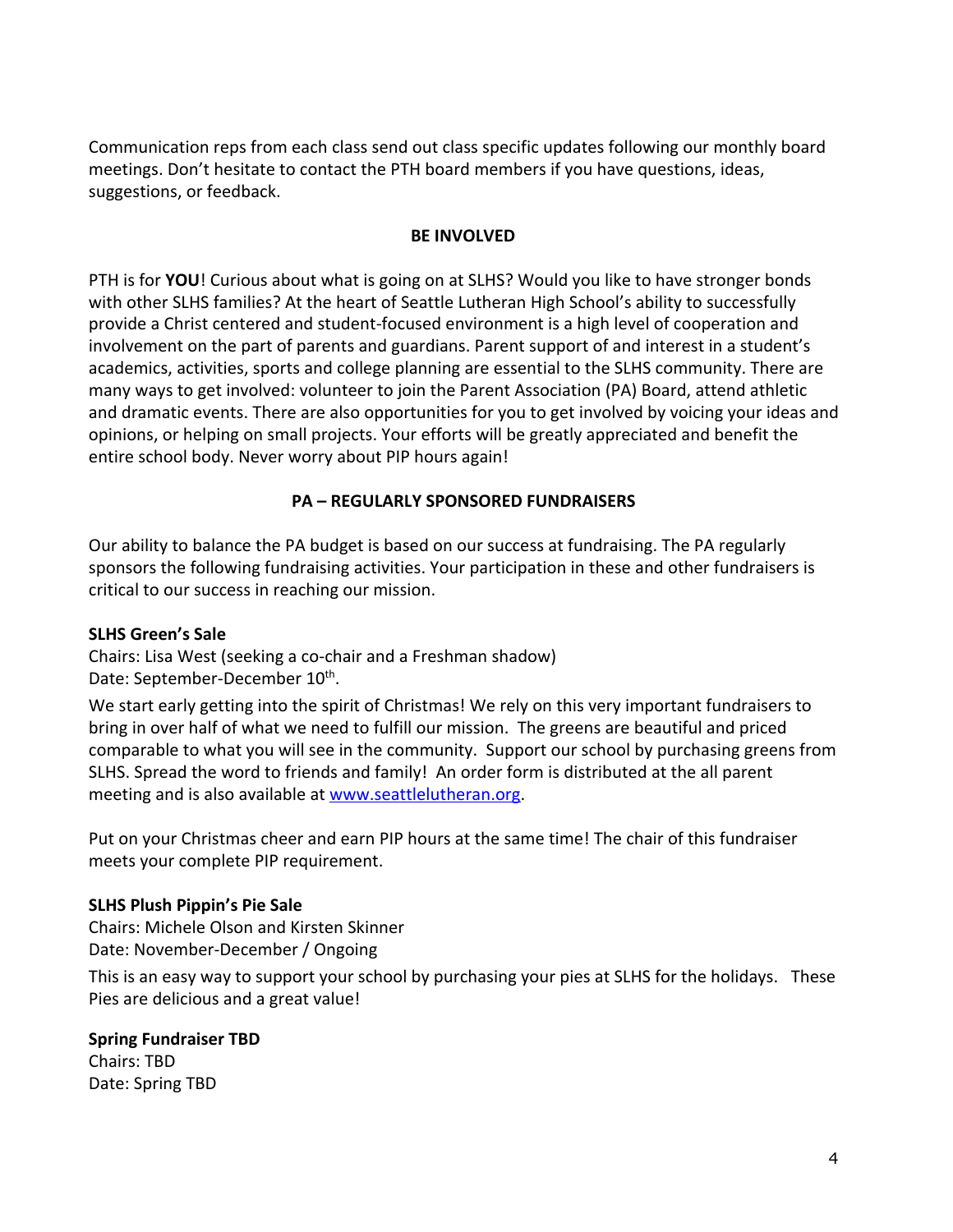# **PARENT INVOLVEMENT PROGRAM (PIP)**

Seattle Lutheran High School parents, students, per the SLHS enrollment contract, are required to perform 20 hours of PIP activities/annually. The faculty and staff of SLHS look forward to working with you!

Program Purpose:

- To foster closer identification of all families with the school through parent involvement.
- To capitalize on the values of working together and getting to know each other.
- To tap community, parent, and family resources in order to enrich the school program.
- To support and encourage teachers.
- To provide real assistance to the school coupled with monetary savings.

Volunteer or "PIP" hours:

- Participation in PIP may be performed by parents, grandparents, and guardians, not students.
- Extra hours served cannot be transferred to another family.
- PIP hours carry a value of \$25 each. Hours not served from June 1 through May 31 will be billed by the School after May 31 with payment due by June 15.
- Please click here to complete and submit your PIP form to the school.
- Support Scrip! One PIP hour may be earned for every \$100.00 purchase of Saints Scrip. Please see the website http://www.seattlelutheran.org/saints-scrip/ for more details.
- Some PIP activities include: attendance at SLHS Parent Association Meetings; providing refreshments and help at events; assisting with class events such as: Freshman Social, Back to School BBQ, dances, etc.
- PIP Opportunity information is included in weekly emails from school.
- May be worked in many ways, including working on fundraisers, helping teachers, working in the school office and maintaining the school grounds.
- Are to be recorded on the PIP forms electronically via the school website (click on "Parents," then "PIP Form").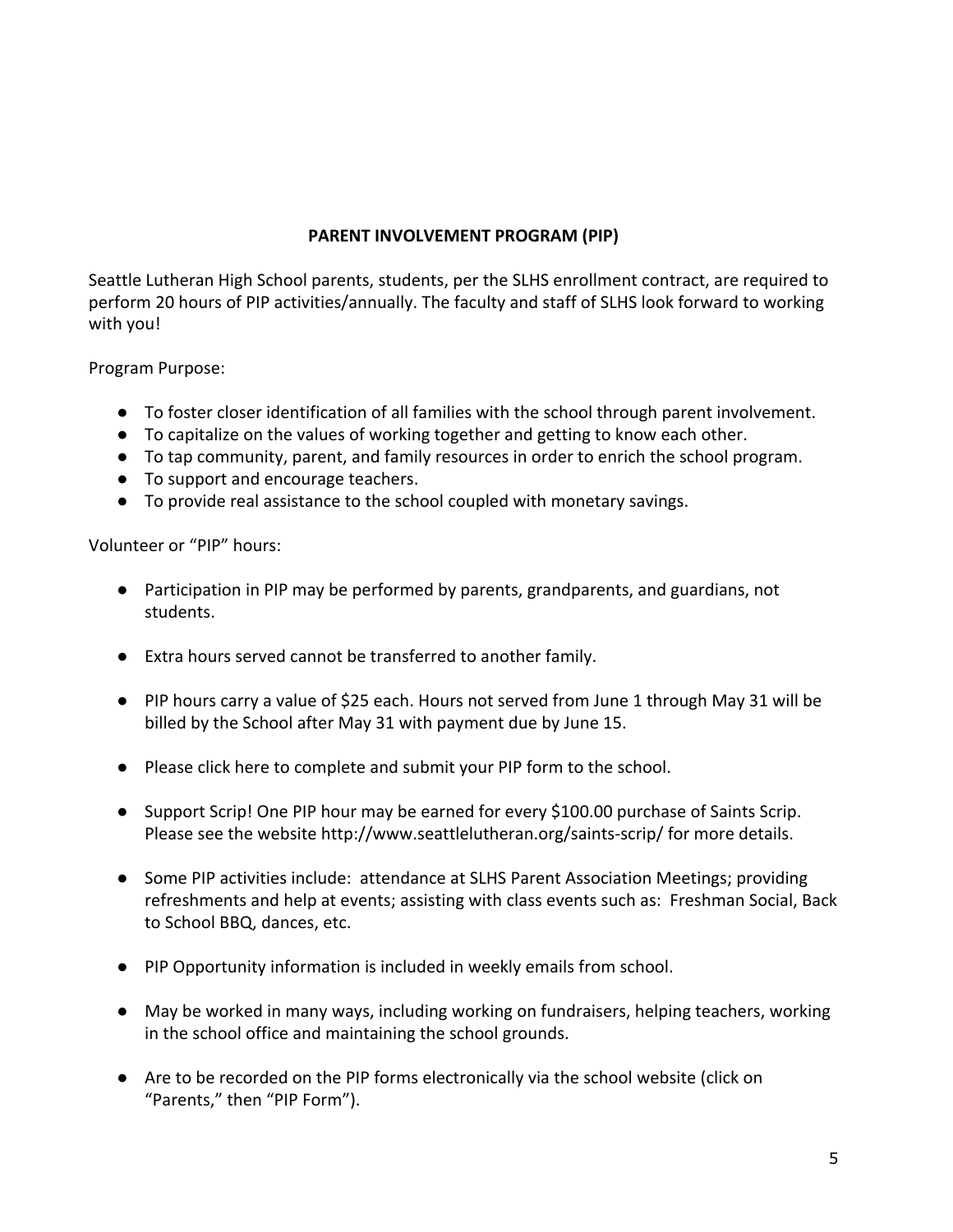- Are automatically fulfilled in full each year for any person serving on the PA Board for a complete academic year.
- A PIP year runs from June 1 through May 31. For example, for the 2013-2014 school year, PIP hours must be served between June 1, 2013, and May 31, 2014.

### **SLHS IS A GREAT PLACE TO VOLUNTEER!**

All parents are encouraged to participate in school events and activities. Below is a list of events and activities and who is responsible for hosting. Hosting typically includes organizing event, providing refreshments, set up and break down of chairs, tables, etc Each class typically is responsible for two events each year. Fundraising events are the responsibility of all classes.

| Date      | <b>Events and Activities</b>            | Class or Group Hosted By:          |
|-----------|-----------------------------------------|------------------------------------|
| August    | <b>Back to School BBQ</b>               | Host: School                       |
| September | New Parent Information Night            | Host: School                       |
|           |                                         |                                    |
|           | <b>Back to School Night</b>             | <b>Host: Senior Class Families</b> |
|           |                                         |                                    |
|           | <b>College Night</b>                    | <b>Host: Junior Class Families</b> |
| October   | <b>Homecoming Dance</b>                 | Host: ASB                          |
|           |                                         |                                    |
|           | Open House for Prospective Students     | Host: Sophomore Class              |
|           |                                         | <b>Families</b>                    |
|           | <b>Fall Greens and Pies Fundraisers</b> |                                    |
|           |                                         | All Classes: Join the Holiday      |
|           |                                         | Green's or Pie Sales Team!         |
| November  | <b>Fall Drama Production</b>            | <b>Host: Drama Families</b>        |
|           |                                         |                                    |
|           | <b>College Financial Aid Night</b>      | <b>Host: Senior Class Families</b> |
|           |                                         |                                    |
|           | Holiday Green's and Pie Sales           | All Classes: Join the Holiday      |
|           |                                         | Green's or Pie Sales Team!         |
| December  | <b>Fall Athletic Awards</b>             | Host: Booster                      |
|           |                                         |                                    |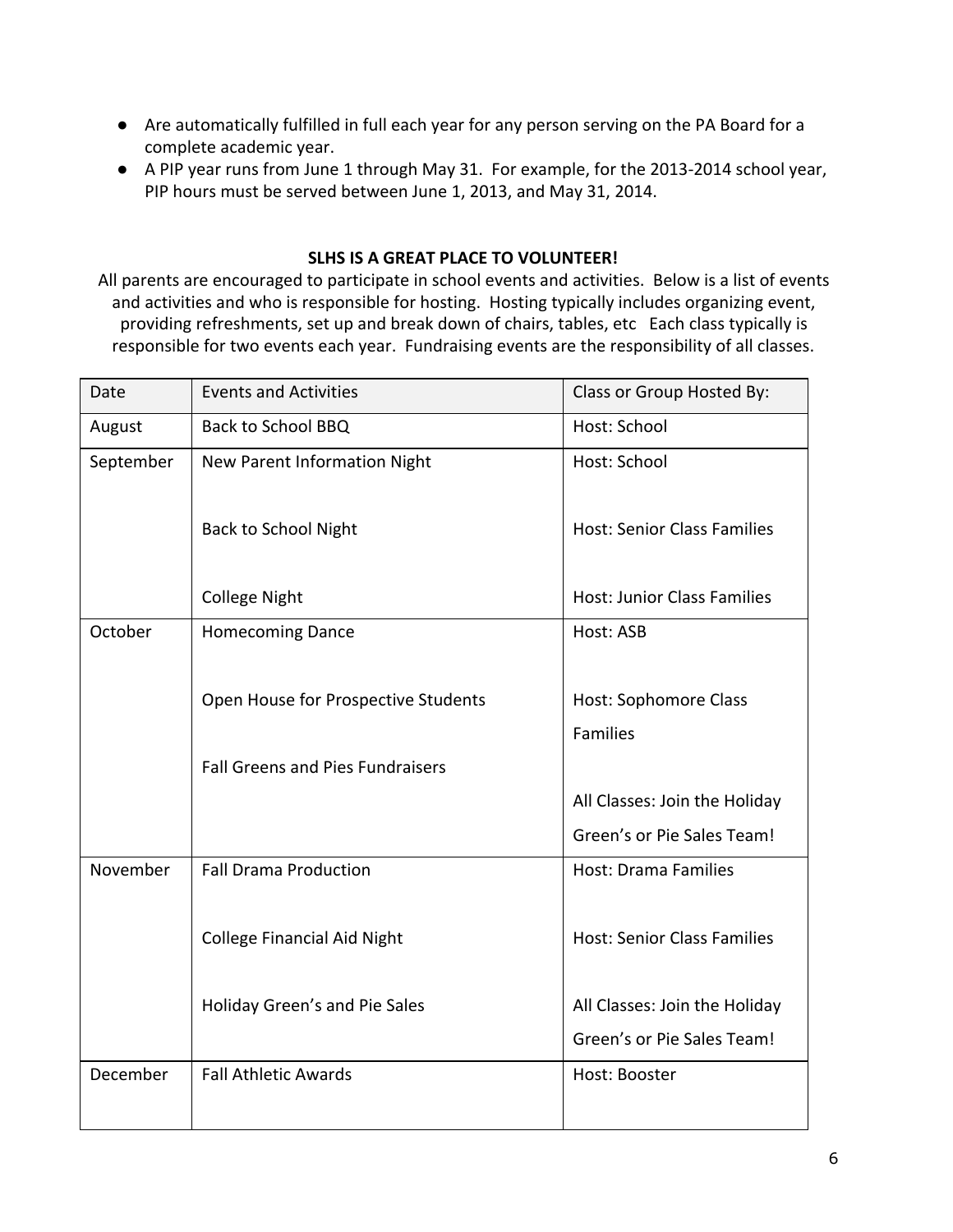|            | <b>Giving Day</b>                            |                                    |
|------------|----------------------------------------------|------------------------------------|
|            |                                              | All Classes: It's not too late!    |
|            | Holiday Green's Distribution                 | Help with Holiday Green            |
|            |                                              | distribution!                      |
| December   |                                              |                                    |
| Continued. | Teacher Appreciation - ASK in kind financial | Put your talents to use! Take      |
|            | donation.                                    | on organizing a treat/small        |
|            |                                              | gift for your class to give        |
|            |                                              | each teacher.                      |
| January    | <b>Winter Ball</b>                           | Host: ASB                          |
|            |                                              |                                    |
|            | Open House for Prospective Students          | Host: Freshman Class               |
|            | -Hosted by the Senior Class Parents          | Families                           |
|            |                                              |                                    |
| February   | All Parent Meeting                           | <b>Host: Junior Class Families</b> |
|            |                                              | Earn PIP by attending              |
|            |                                              |                                    |
| March      | <b>Winter Athletic Awards</b>                | Host: Booster                      |
|            |                                              |                                    |
|            | <b>Tolo Dance</b>                            | Host: ASB                          |
| April      | <b>Spring Drama Production</b>               | Host: Drama Families               |
|            |                                              |                                    |
| May        | National Teacher Appreciation Week           | All Classes: All week prepare      |
|            |                                              | and serve breakfast each day       |
|            |                                              | to teachers. Do you have a         |
|            |                                              | special talent? Car washing?       |
|            |                                              | Massage?                           |
|            |                                              |                                    |
|            | Prom                                         | Host: ASB                          |
|            |                                              |                                    |
|            |                                              |                                    |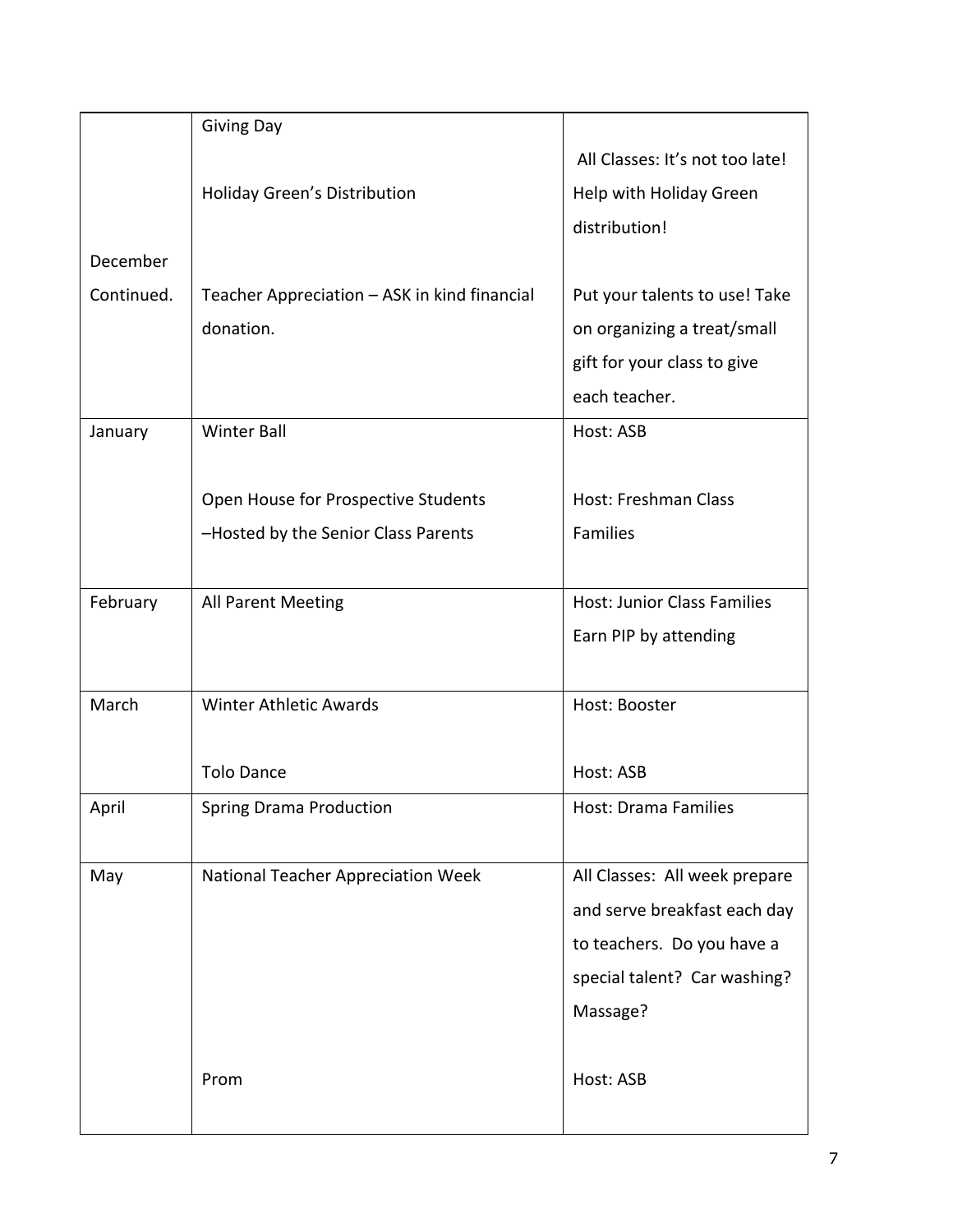|            | <b>Senior Project Presentations</b> | Host: School                |
|------------|-------------------------------------|-----------------------------|
|            | <b>Community Night</b>              | <b>Host: Freshman Class</b> |
|            |                                     | Families                    |
| May        | <b>Spring Athletic Awards</b>       | Host:                       |
| Continued. |                                     |                             |
| June       | Academic Awards and Honor Society   | Host: Sophomore Class       |
|            | Induction                           | Families                    |
|            | Agape                               | Host: School                |
|            | Graduation                          | Host: School                |

#### **Ways YOU can volunteer at SLHS that count toward PIP**

- Join the PA Board
- Attend PA General Assembly Meetings
- Fundraising
- Host School Functions -set up/take down/treats

Provide Snacks at School Functions

Teacher Appreciation

Auction Chair/Co-Chair

Auction Subcommittees

Music Program Assistance

Drama Program Assistance

Robotics Program Assistance

Athletic Program Assistance

Campus and Building Maintenance

Office Assistance

Special Talents and Skills